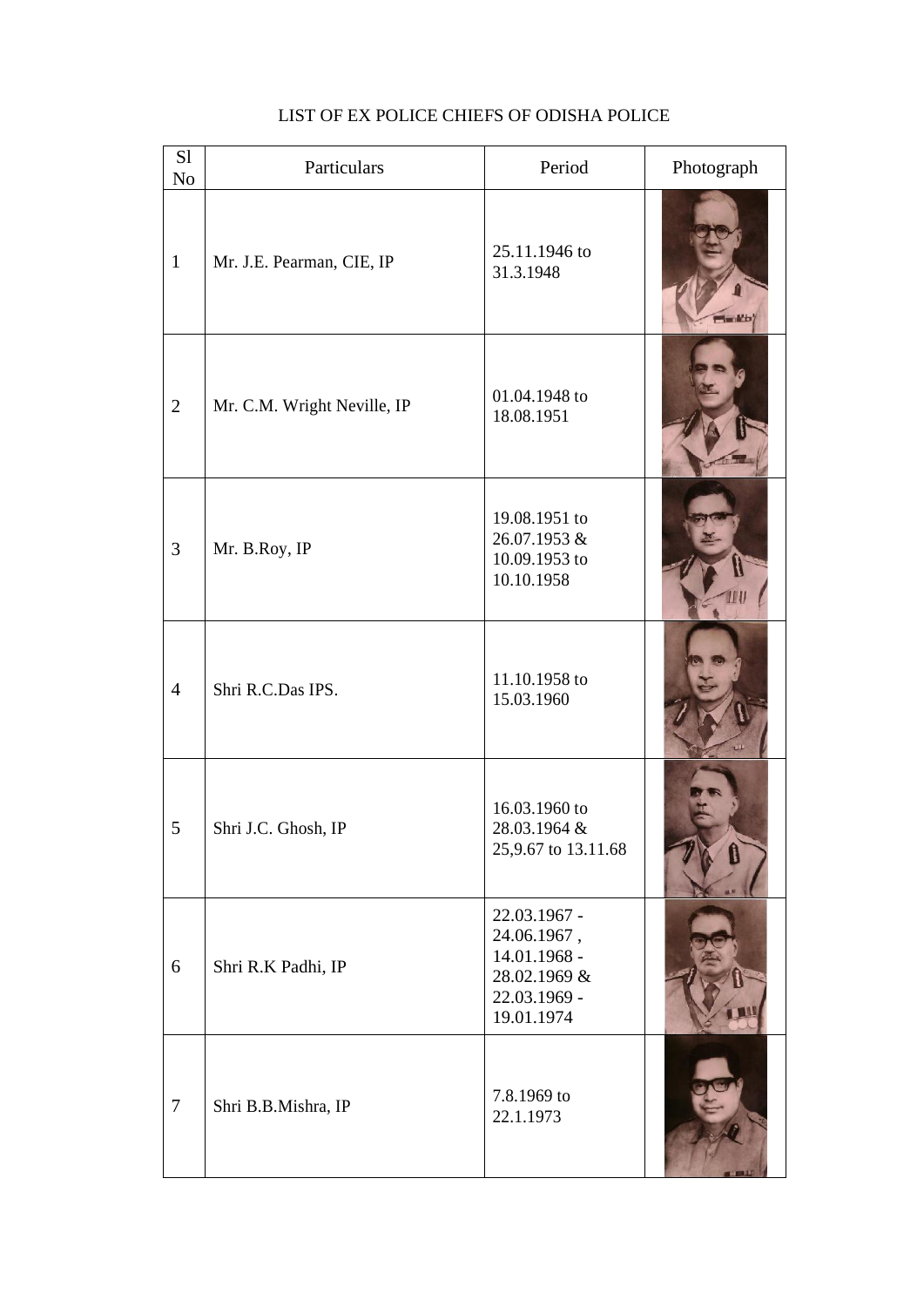| 8  | Shri N.Chand, IPS       | 20.1.1974 to<br>15.8.1974                                                  |  |
|----|-------------------------|----------------------------------------------------------------------------|--|
| 9  | Shri N.Swain, IPS       | 16.8.74 to 18.5.77,<br>21.4.80 - 28.02.82<br>& 1.3.82 to 31.7.83           |  |
| 10 | Shri B.K.Roy, IPS       | 19.5.77 to 10.7.79                                                         |  |
| 11 | Shri S.S. Padhi, IPS    | 10.07.79 to<br>20.04.80, 31.07.83<br>to 05.04.85 &<br>31.08.86 to 26.08.87 |  |
| 12 | Shri B.K.Panigrahi, IPS | 5.4.85 to 31.8.86                                                          |  |
| 13 | Shri P.C.Ratho, IPS     | 26.8.87 to 18.12.89<br>& 3.7.91 - 30.10.92                                 |  |
| 14 | Shri S.Sinha, IPS       | 18.12.89 to 22.5.90                                                        |  |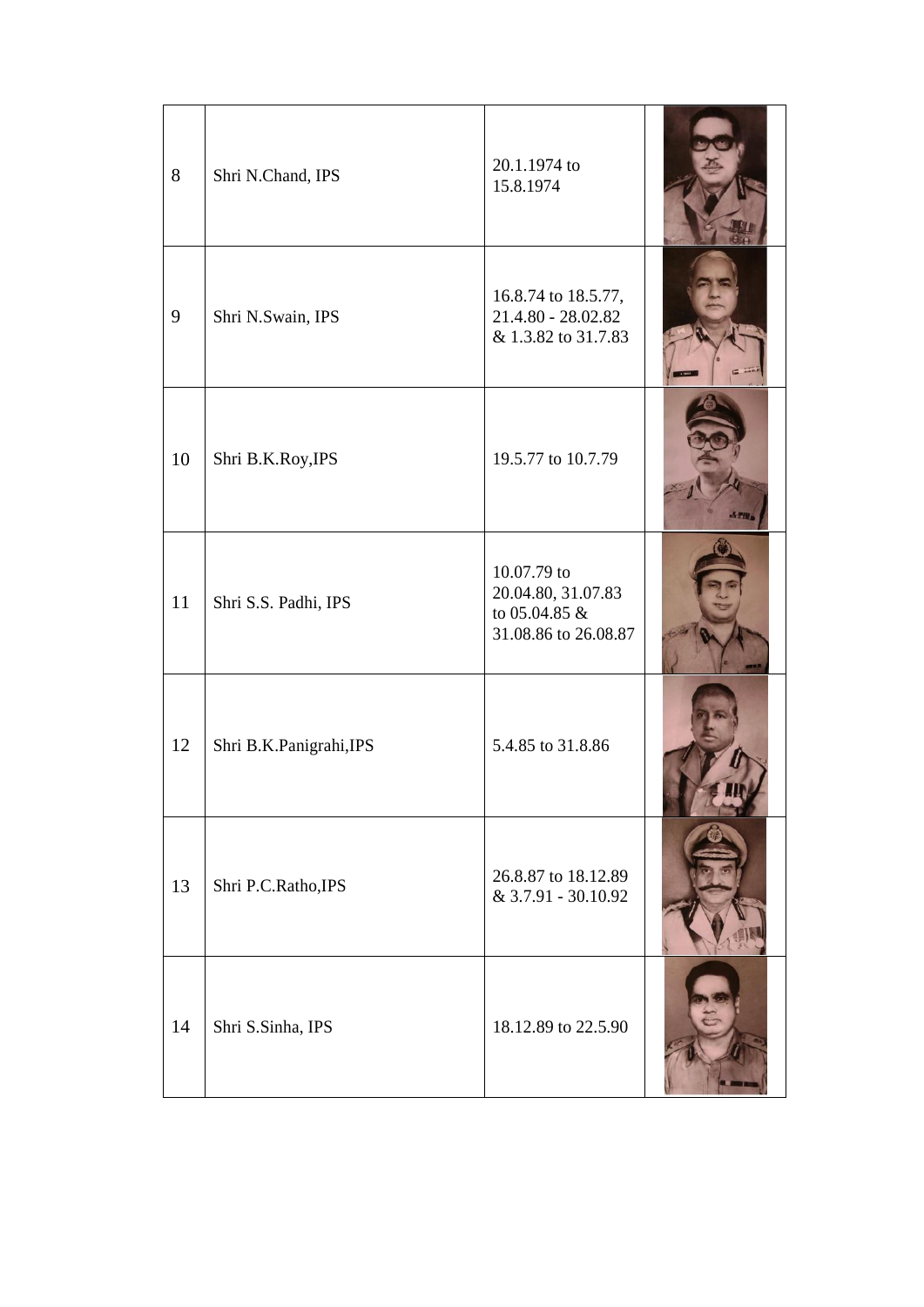| 15 | Shri D.N.Singh, IPS      | 22.5.90 to 31.1.91                                |  |
|----|--------------------------|---------------------------------------------------|--|
| 16 | Shri S.N.Mishra, IPS     | 31.1.91 to 3.7.91                                 |  |
| 17 | Shri S.C. Mishra, IPS    | 30.10.1992 to<br>18.01.1994                       |  |
| 18 | Shri R.N. Mohapatra, IPS | 18.01.1994 to<br>15.11.1995                       |  |
| 19 | Shri A.B.Tripathy, IPS   | 16.11.95 to 31.10.97                              |  |
| 20 | Dr.B.B.Panda, IPS        | 31.11.97 - 5.8.99 $&$<br>12.11.99 to<br>10.3.2000 |  |
| 21 | Shri D.K.Mohapatra, IPS  | 5.3.99 to 12.10.99                                |  |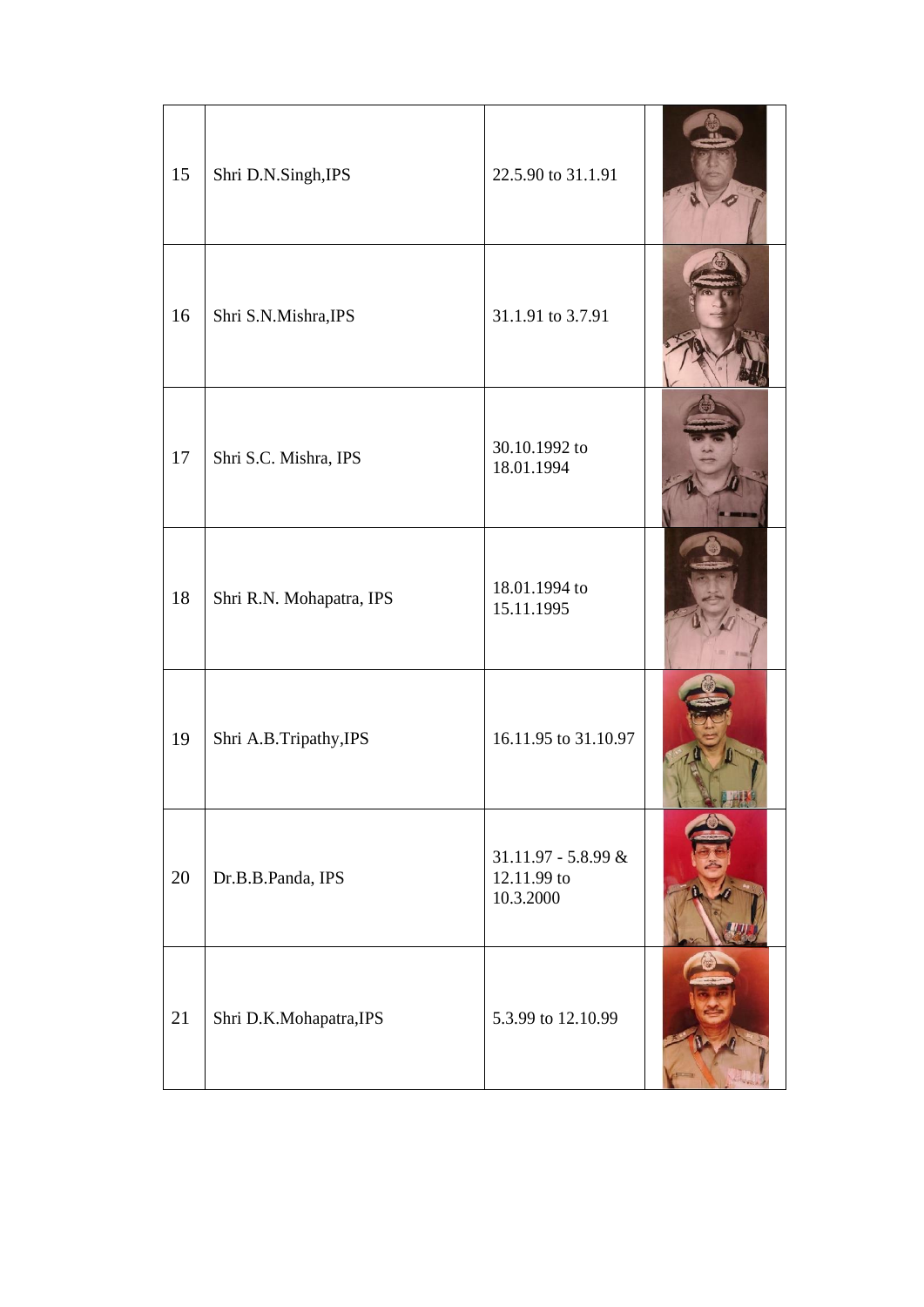| 22 | Shri S.K. Chatterjee, IPS       | 10.03.2000 to<br>30.04.2001 |  |
|----|---------------------------------|-----------------------------|--|
| 23 | Shri K.D. Bajpai, IPS           | 30.04.2001 to<br>31.07.2001 |  |
| 24 | Shri N.C. Padhi, IPS            | 31.7.01 to 31.7.04          |  |
| 25 | Shri B.B.Mishra, IPS            | 31.7.04 to 30.6.05          |  |
| 26 | Shri Suchit Das, IPS            | 30.06.2005 to<br>01.09.2006 |  |
| 27 | Shri Amarananda Pattanayak, IPS | 1.9.06 to 31.10.07          |  |
| 28 | Shri Gopal Chandra Nanda, IPS   | 01.11.2007 to<br>30.09.2008 |  |